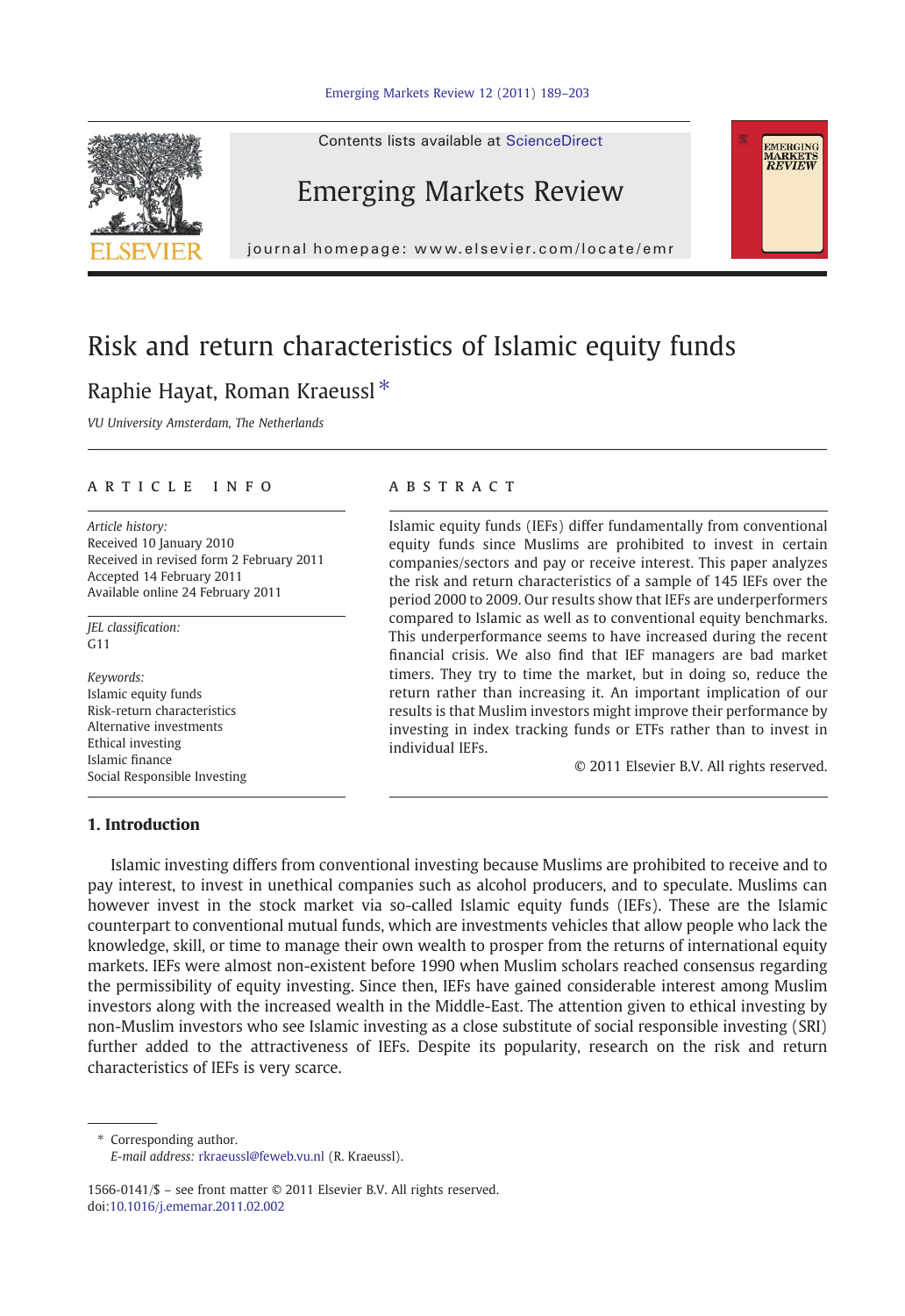[Annuar et al. \(1997\)](#page--1-0) examine the performance of 31 Malaysian mutual funds over the period 1990 to 1995. Many of these funds are Islamic and thus provide a proxy for Islamic fund performance. They find empirical evidence that these Malaysian funds did outperform the Kuala Lumpur Composite Index (KLCI) benchmark, but that the fund managers were rather poor at timing the market. [Ahmad \(2001\)](#page--1-0) presents a very rough guide to IEF performance by evaluating 13 IEFs individually. Although the author states that some Islamic funds outperform benchmarks like the MSCI, his analysis lacks a thorough statistical analysis. [Zaher and Hassan \(2001\)](#page--1-0) provide an overview of the returns of 37 IEFs for the period 1997–1999 and infer that ethical investments offer a good return compared to conventional mutual funds. However, they also do not back up their claims with thorough statistical analysis.

The paper closest to our work is the research by [Abdullah et al. \(2007\)](#page--1-0). They analyze 65 Malaysian unit trusts including 14 Islamic and 51 conventional funds and conclude that both types of funds slightly underperformed the KLCI benchmark. When taking risk into account, they find that their sample of IEFs performs better than conventional funds during bear markets, while during bull markets it is the other way around. However, the major shortcoming of all previous research on the performance of IEFs is that it either entails only Malaysian funds or is not analyzing the risk-return characteristics in a rigorous manner. As it is an emerging market, the focus on Malaysia is understandable. Emerging markets still continue to provide return enhancement as well as risk-reduction to developed market portfolios [\(Buchanan et al.,](#page--1-0) [2011](#page--1-0)). However, we go beyond the focus on Malaysia and analyze almost all existing IEFs.

In addition, this paper contributes to the literature on Islamic finance in numerous ways. First, we give a concise overview on the nature of Islamic investing by discussing the main opportunities and challenges. Second, we analyze in a thorough empirical study the performance and risk-return characteristics of 145 IEFs over the period January 2000 to February 2009. As such, we are also able to investigate the impact of the recent financial crisis of 2008/09 on the systematic risk of IEFs during down markets. We hypothesize that loss-averse investors prefer stocks that entail lower systematic risk during downswings and thus require less return. As such, we follow the seminal work by [Ang et al. \(2006\)](#page--1-0) and explicitly specify a downside risk component.

We divide our sample of IEFs into five categories based on their geographical focus, namely funds invested (i) globally, (ii) only in the Malaysian market, (iii) Asia-Pacific, (iv) Europe and the Middle-East,<sup>1</sup> and (v) North America. To analyze the risk and return characteristics of IEFs we use different benchmarks per region [\(Bauer](#page--1-0) [et al., 2005\)](#page--1-0) and evaluate their performance against Islamic as well as conventional equity indices.

We estimate the risk-adjusted performance (alpha) and systematic risk (beta) for each IEF using [Jensen's \(1968\)](#page--1-0) version of the capital asset pricing model (CAPM). We find that IEFs on average have underperformed their Islamic and conventional benchmarks over the sample period of 2000–2009. After controlling for fund size and HAC standard errors our findings remain robust. In order to analyze the market timing ability of IEF's fund managers we employ the [Treynor and Mazuy \(1966\)](#page--1-0) standard regression approach as well as the non-parametric method by [Jiang \(2003\).](#page--1-0) We find that IEFs do engage in market timing and that IEF managers significantly miss-time the market.

IEFs have been characterized in the Islamic finance literature as outperformers during bear market conditions (e.g., [Abdullah et al., 2007](#page--1-0)). We test this proposition during the recent financial market crash of 2008–2009 and find that, on the contrary, IEFs significantly underperformed both their Islamic and conventional benchmarks during these turbulent times. Moreover, the underperformance is larger during this bear market than during the whole sample period. In a final step, we investigate the downside risk characteristics of IEFs [\(Ang et al., 2006](#page--1-0)). As such, we estimate the sensitivity of IEFs to the market, while conditioning for negative market excess returns. Our results indicate that IEFs have a slightly larger exposure to the market during downswings although not significantly so.

The remainder of this paper is organized as follows. [Section 2](#page--1-0) describes the basic principles of Islamic finance and provides a short overview on the IEF industry. [Section 3](#page--1-0) presents our sample of IEFs and some descriptive statistics. [Section 4](#page--1-0) discusses our empirical findings. We first present the CAPM regression results; then we analyze the market timing ability of IEF managers, before we explicitly investigate the performance during financial market turmoil and the role downside risk might play in explaining the overall weak performance of IEFs. [Section 5](#page--1-0) provides our conclusions.

<sup>&</sup>lt;sup>1</sup> We group the regions Europe and Middle-East together because they separately had too few observations.